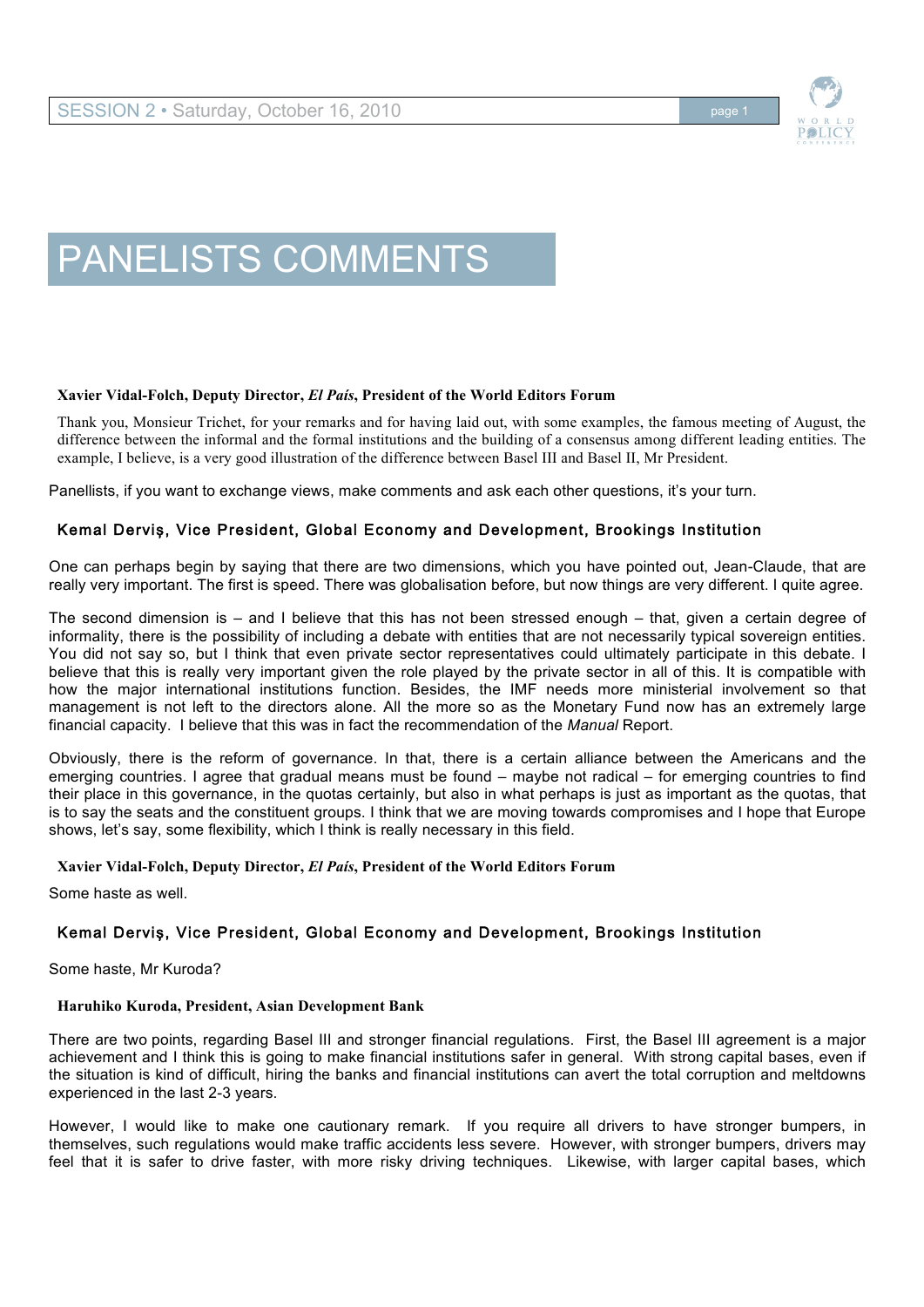

inevitably accompany higher capital costs, financiers may engage in riskier activities and acquire riskier assets and so on. This means that stronger capital requirement is absolutely necessary.

At the same time, the incentives structure faced by financiers must be closely monitored and if necessary, regulated by financial supervisors and regulators. Otherwise, we may face a similar situation in the future, despite Basel III and stringent capital regulations. I think the whole range of financial-sector regulations and supervisions must be considered in a comprehensive way.

The second issue relates to expansion of the Basel committee. I would hesitate to say that it has a somewhat European bias, but a bias towards G10. It used to be based on G10 countries, but then it substantially expanded. From the point of view of emerging Asian markets, the Basel Committee still has not been completely reflecting the views, interests or opinions of emerging economies in Asia. The interaction, engagement and possibly membership of emerging Asian economies does not just include Singapore or Hong Kong. Much larger membership of emerging Asian economies is needed.

#### **Jean-Claude Trichet, President of the European Central Bank**

*First of all*, pardon! I am going to answer you in English!

I would say to Kemal that I agree entirely with his comment. In actual fact, in decentralised market economies, of course there is permanent contact with the private sector, and in the work carried out not merely in the Basel Committee, but in all work carried out in the process of successive consensus building for standards, rules and regulations, consultations are held regularly.

That said, I must say that the decisions we take are not taken with the private sector. As you know, better than anyone, they are sometimes criticised by the private sector, which is legitimate. Everyone must stay within their area of responsibilities. As far as we are concerned, we obviously have the systemic responsibility of ensuring the stability and resilience of the system on a medium and long-term perspective which of course is not necessarily the first concern – quite understandably – of every private entity involved.

#### **Jacques Mistral, Head of Economic Studies, Ifri**

I would say to President Kuroda that, as you know, in the governance of the Basel Committee, we do not only have all the G20 members. Our membership around the table consists of up to 27 countries. Those involved in the Central Bank's governance of systemic emerging economies in Asia, as well as the Supervising Head, are there. I chair this meeting, so I can tell you that they are very, very active in making very, very highly professional and sound remarks.

Again, the consensus we have is the minimum consensus at global level. If any partner wants to go further, he can, but we have an agreement at that level, which I think is very important. Now, we have a lot of work to do. If you have ideas regarding how to make the system even more efficient and effective, it would be possible. We have to settle the problem of the systematically-influential institutions. We have all the problems of understanding our liquidity ratio totally. We have all the problems that are associated with the incentives, as you said, which is very, very important. There are also all the loan banks. There is a lot of hard work to do and, as I said, there is no time for complacency at all.

### **Xavier Vidal-Folch, Deputy Director,** *El País***, President of the World Editors Forum**

Thank you, Jacques, you see…?

#### **Jacques Mistral, Head of Economic Studies, Ifri**

May I say a word before you give the floor to the audience. I have been struck by the fact that the three speakers have eventually moved towards the conclusion of Jean-Claude Trichet, by saying that, at the macroeconomic level, there was no major basic difference between the three continents, but that it was a question of timescale. Effectively, if one